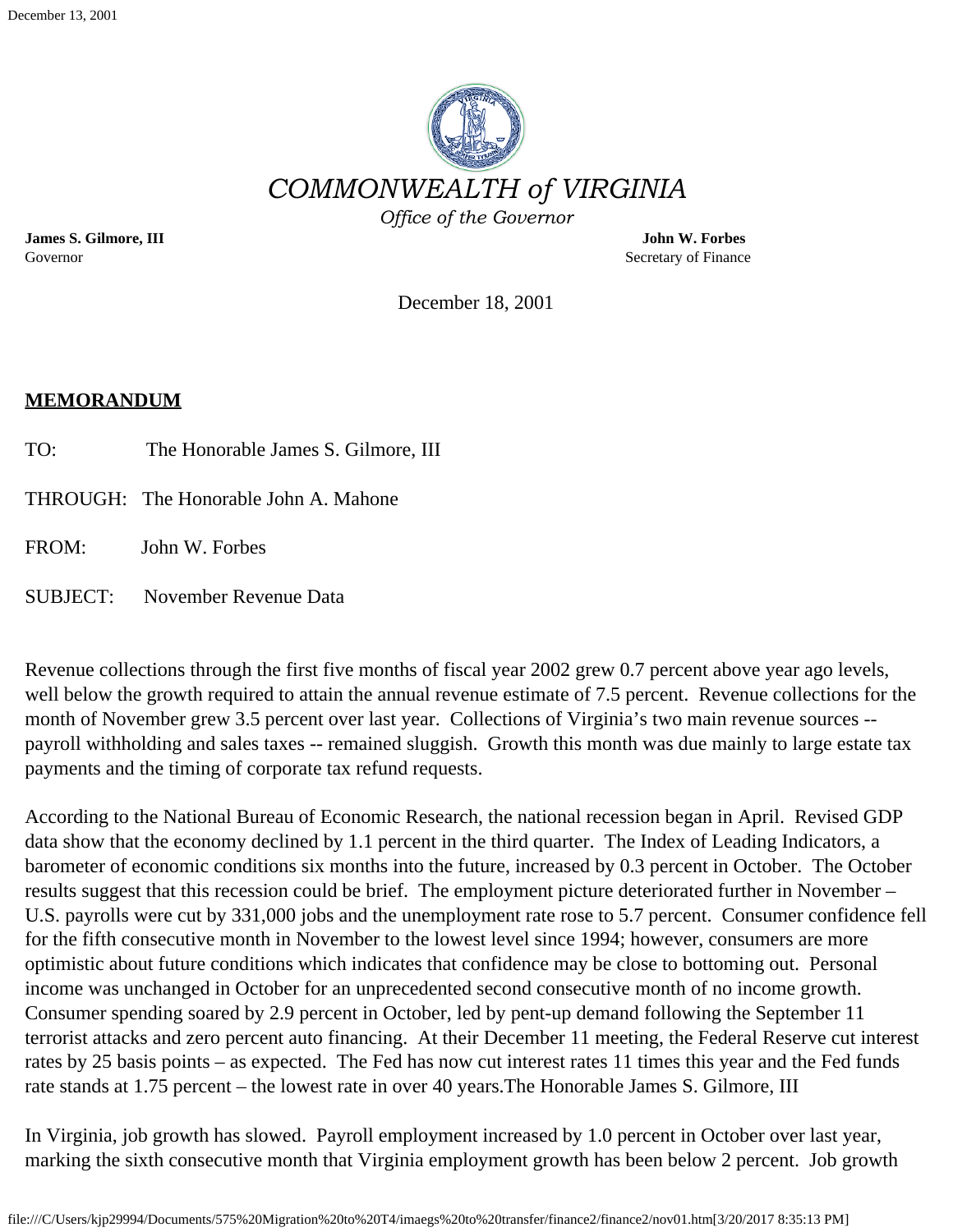has been marginal in both the Tidewater and Western regions of the state while the growth rate for Northern Virginia has been halved in just eight months. The unemployment rate rose to 3.5 percent – the highest rate since January 1998.

# Individual Income Taxes

Net Individual income tax collections increased by 1.9 percent in November compared with last year. Year-todate growth was 1.6 percent, 6.2 percentage points below the growth required to meet the current annual forecast.

*Withholding*: Withholding collections grew by only 1.4 percent in November. Year-to-date growth of 3.9 percent is 5.0 percentage points below the required 8.9 percent rate.

Withholding collections run in tandem with employment and wage growth. As the Virginia economy has slowed, so too have withholding receipts. In addition, the stagnant stock market has practically eliminated the boost received from the exercise of stock options.

*Nonwithholding*: November is typically a slow month for nonwithholding collections. Year-to-date receipts are down slightly through the first five months of the year and are trailing the official forecast of 5.7 percent growth.

*Refunds*: November is also a slow month for issuing refunds. Year-to-date, \$219.8 million in refunds have been issued compared with \$164.9 million over the same period last year.

# **Sales**

In November, sales tax collections fell by 1.3 percent. Year-to-date receipts have fallen by 0.9 percent, well below the 7.7 percent growth needed to attain the current forecast.

The economic slowdown and the fallout of the September 11 terrorist attack have negatively impacted the tourist and durable household goods sector. Northern Virginia, which accounts for over a third of the Commonwealth's taxable sales, has experienced a 4.6 percent decline through November as the closing of Reagan National Airport materially affected economic activity in the region.

National chain store sales grew by a weak 2.0 percent, which is significant considering that this November included nine days of post-Thanksgiving holiday shopping compared to just two days last year.

# Corporate Income Tax

November is not a significant month for corporate income tax collections. November and December, however, are significant corporate extension return processing months. Once the corporate extension return processing is completed in December, a clearer picture of corporate tax collections will be available. On a year-to-date basis, net collections are down 23.5 percent, trailing the annual estimate of 41.5 percent growth.

#### Public Service Corporations / Consumption Tax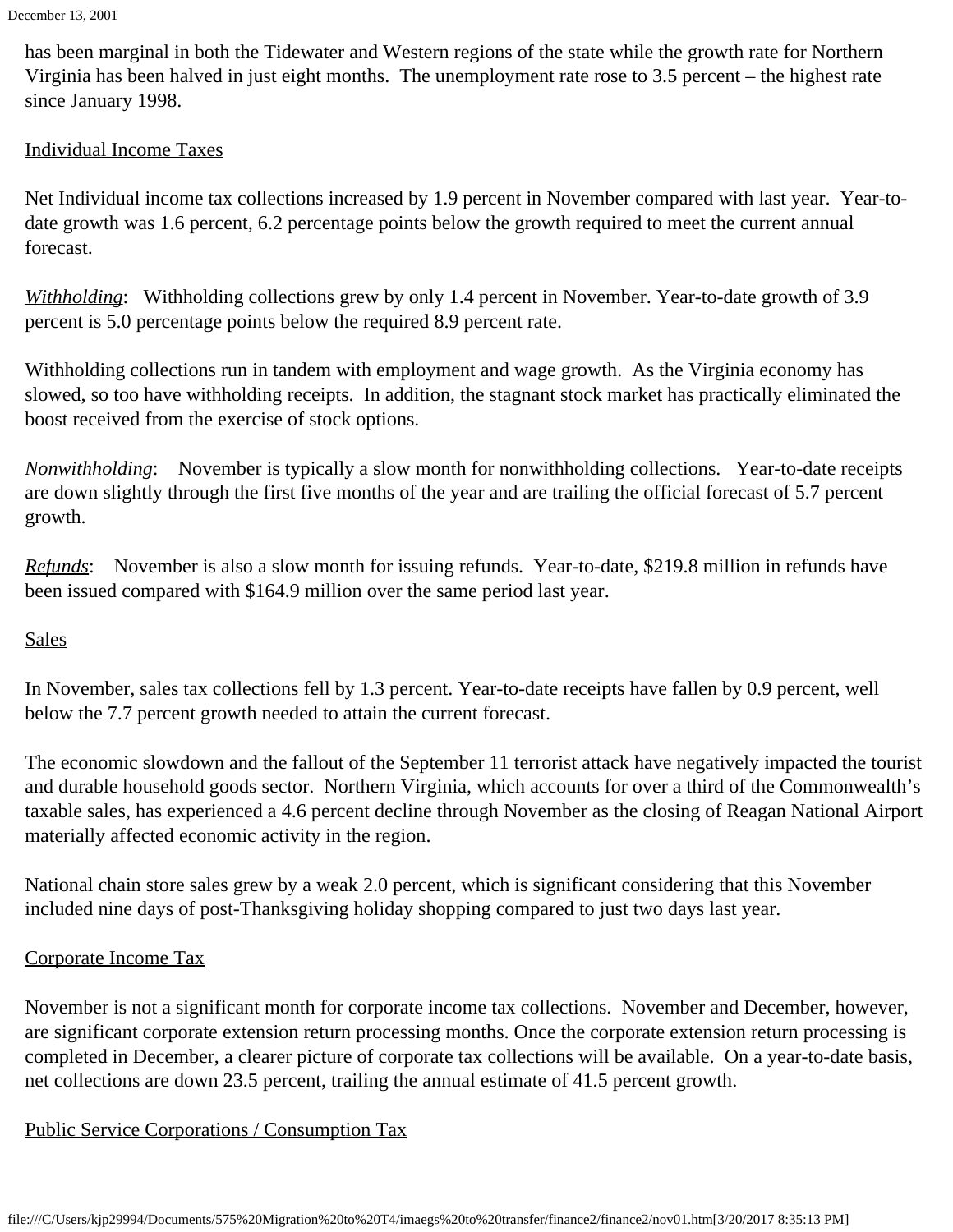December 13, 2001

Collections from consumption tax revenues were \$5.9 million this month. Consumption tax revenues continue to track toward attaining the annual forecast.

## Insurance Company Premiums

November is not a significant month for insurance premiums gross receipts tax collections. With only 21 percent of the annual forecast in the bank, year-to-date growth of 16.8 percent is well above the annual estimate of 2.0 percent growth.

#### **Interest**

Interest income was \$26.9 million in November compared with \$29.3 million last year mainly due to declining interest rates earned on state money. The year-to-date decline of 14.4 percent is well behind the current forecast of 4.6 percent growth.

## ABC Taxes

ABC taxes grew 4.1 percent in November over last year. Year-to-date growth of 1.6 percent equals the current forecast.

## All Other Revenue

Revenue from all other sources was \$48.5 million compared with \$40.5 million received last November. Strong growth in wills, suits, deed, and contracts (mainly recordation taxes) and estate tax collections were responsible for much of the growth this month. On a year-to-date basis, collections in all other revenue was up 15.5 percent, well ahead of the 14.6 percent decline predicted in the current annual estimate.

#### Lottery Revenues

Lottery net income was \$29.2 million in November, 0.9 percent higher than November of last year. Lottery sales were 4.9 percent million higher than last November mainly due to higher Scratch game sales.

Year-to-date net income is \$134.2 million, 2.7 percent higher than last year and is well ahead of the annual forecast of an expected decline of 5.7 percent.

#### **Summary**

Revenue collections for the first five months of the fiscal year have grown only 0.7 percent over the same period last year. Monthly revenue growth has been at four percent or less in eight of the last nine months. The next two months will be critical in evaluating the severity of the fiscal downturn as Virginia receives sales tax collections from the all-important holiday shopping season along with individual and corporate estimated payments.

The revenue forecasting process for the current fiscal year and the next biennium will be completed with the release of the budget on December 19. The next monthly report will reflect revisions to the official forecast.